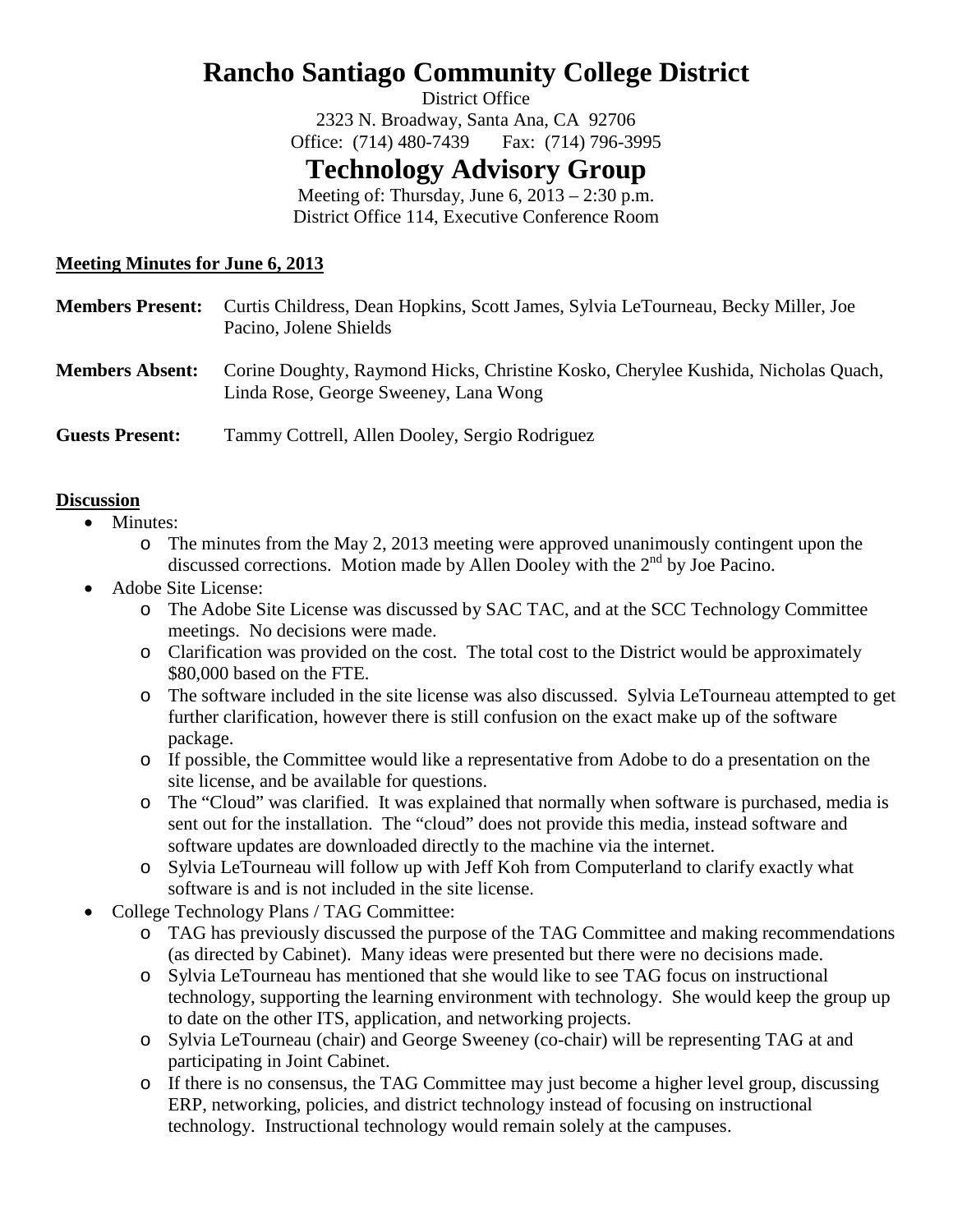- o Sylvia LeTourneau asked the TAG members to research what other colleges', especially multicampus districts, technology committees focus on and what their purpose is.
- o There is no centralized budget for technology at the colleges or the district. Funding is always an issue and while suggestions are made, there is no financial commitment.
- o It was suggested that the technology plan be reviewed at the July meeting to scrutinize the plan, the purpose of TAG, and the function of the plan and committee.
- o Another idea presented is that TAG recommend that technology be a centralized District budget, and that it be removed from the colleges.
- o It was noted that the colleges need to develop a replacement plan for instructional technology.
- o It was suggested that a common initiative be explored by the TAG Committee so that it could stimulate the colleges (areas that both colleges are interested in). The initiative findings/recommendations would be presented to each college leadership, attempting to move the district into new areas. In this scenario, both colleges' TAG members would need to take more of a leadership, driving role.
- o The scope of the technology plans (college and district) was discussed. IT was questioned under the proposed scenario, if TAG would continue to produce a plan, or if technology plans would only be produced by each college and ITS. The ITS plan would cover only enterprise, networking, district-wide technology, and common technology services.
	- The expectation of the Board was discussed, the idea of three distinct technology plans would have to be "sold" to the presidents and supported.
- o It was noted that over the life of the TAG Committee, no technology related initiatives from the colleges has been presented, reviewed, researched, or recommended through the TAG Committee unless it was expected that the District (and not the colleges) fund it.
- o It was suggested that each college technology committee audit the college technology plan to eliminate non-essential technology from the replacement cycle in order to create a sustainable hardware infrastructure.
- o The idea of TAG focusing on sharing information between SAC TAC and the SCC Technology Committee and the District was discussed. Bi-annual plans that would contain all three. Issues common to both campuses would be the only items discussed in TAG, and receive TAG recommendations.
- o The make-up of the TAG committee was reviewed, and it was determined that it should be technology committee chairs, web committee member(s), ITS (ERP, common services), faculty, and classified for shared governance requirements.
- o The role and purpose of TAG will be revisited in the October TAG Meeting.
- o Sylvia LeTourneau asked the technology committee members to ask each technology committee the question, "When Sylvia is asked if she knows about it and does TAG approve" of a project, software, hardware, or anything technology related, what kinds of things will be run through TAG and what won't be run through TAG. The committees need to help define what TAG is responsible for.

o

- Web Committee:
	- o SAC is preparing to launch the new website, while work has started on the SCC website utilizing SharePoint 2010.
	- o The new sites must be fully functional prior to September 2014 for accreditation.
	- o The web committee reports to the Technology committee at SCC.
- General Committee Member Updates
	- o SAC TAC No update
	- o SCC TC No update
	- o Joint Cabinet No update
	- o ITS No update
	- o Other No update